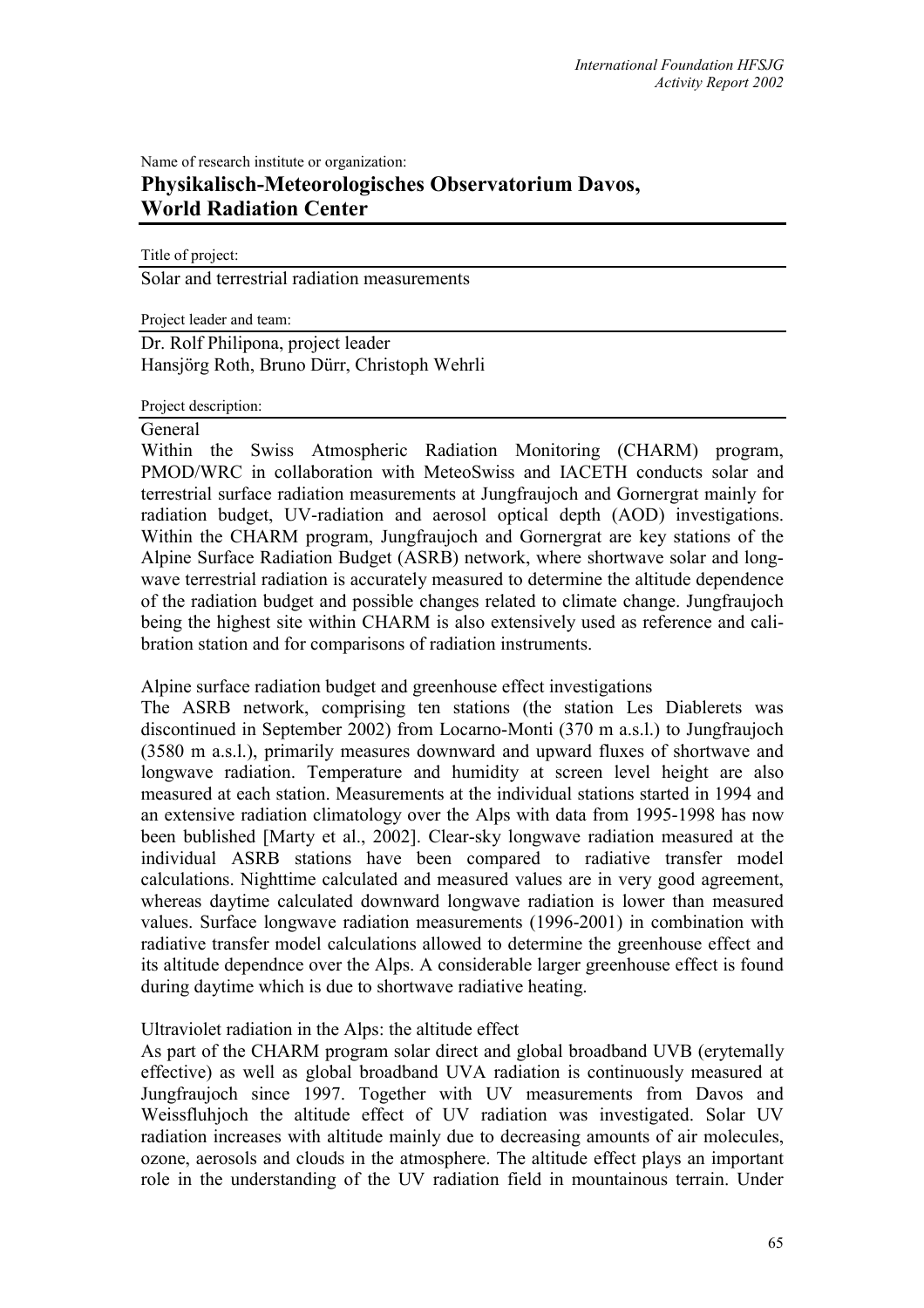clear-sky conditions, the altitude effect of daily noon-time yearly mean values of direct, diffuse and global erythemal UV radiation results in 17.4%/1000 m (direct), 8.5%/1000 m (diffuse) and 10.7%/1000 m (global). Seasonal variations of the altitude effect are mainly influenced by changes of solar elevation, albedo values and turbidity levels during the year. Measured altitude effects well compare to calculated altitude effects obtained by application of the MODTRAN radiative transfer model [Schmucki and Philipona, 2002].

Underestimation of solar shortwave radiation measured at Earth's surface

At the World Radiation Center at Davos reinvestigations of pyranometer calibration in conjunction with thermal offsets and pyranometer thermal control, demonstrated an underestimation of clear-sky solar global as well as diffuse irradiance by 8 to 20 Wm-2, caused by pyranometer differential cooling [Philipona, 2002]. Field measurements with 'conditioned' and 'unconditioned' pyranometers demonstrated that the so-called "night offset" is present and considerably larger during daytime measurements, and this not only for diffuse but as well, and as important, for global pyranometer measurements. Long-term comparisons between traditional 'unconditioned' and well 'conditioned' pyranometer measurements at Davos (midlatitude, 1580 m a.s.l.) show differences of several percent on the annual mean of global irradiance. Even though it is known that measurements at higher altitude are subject to larger thermal offsets and not representative for the global average, the results of these experiments lead to believe that surface solar irradiance, measured in the past throughout the globe by traditional 'unconditioned' pyranometers, is underestimated. Fortunately, at Jungfraujoch and at other ASRB stations pyranometers are installed with proper ventilation and heating systems that guarantee accurate measurements.

Key words:

Surface radiation budget; Radiative cloud forcing; Greenhouse effect; Spectral UV radiation; Aerosol optical depth.

Internet data bases:

<http://www.pmodwrc.ch/>

Collaborating partners/networks:

MeteoSwiss (MCH) Institute for Atmospheric and Climate science at ETH (IACETH)

Scientific publications and public outreach 2002:

## **Refereed journal articles**

Marty, CH., R. Philipona, C. Fröhlich, and A. Ohmura, Altitude dependence of surface radiation fluxes and cloud forcing in the alps: results from the alpine surface radiation budget network, Theor. Appl. Climatol. **72**, 137-155, 2002.

Schmucki, D., and R. Philipona, Ultraviolet radiation in the Alps: the altitude effect, Opt. Eng. **41** (12), 2002.

Philipona, R., Underestimation of solar and diffuse radiation measured at Earth's surface, J. Geophys. Res., **107**, 4654, 2002.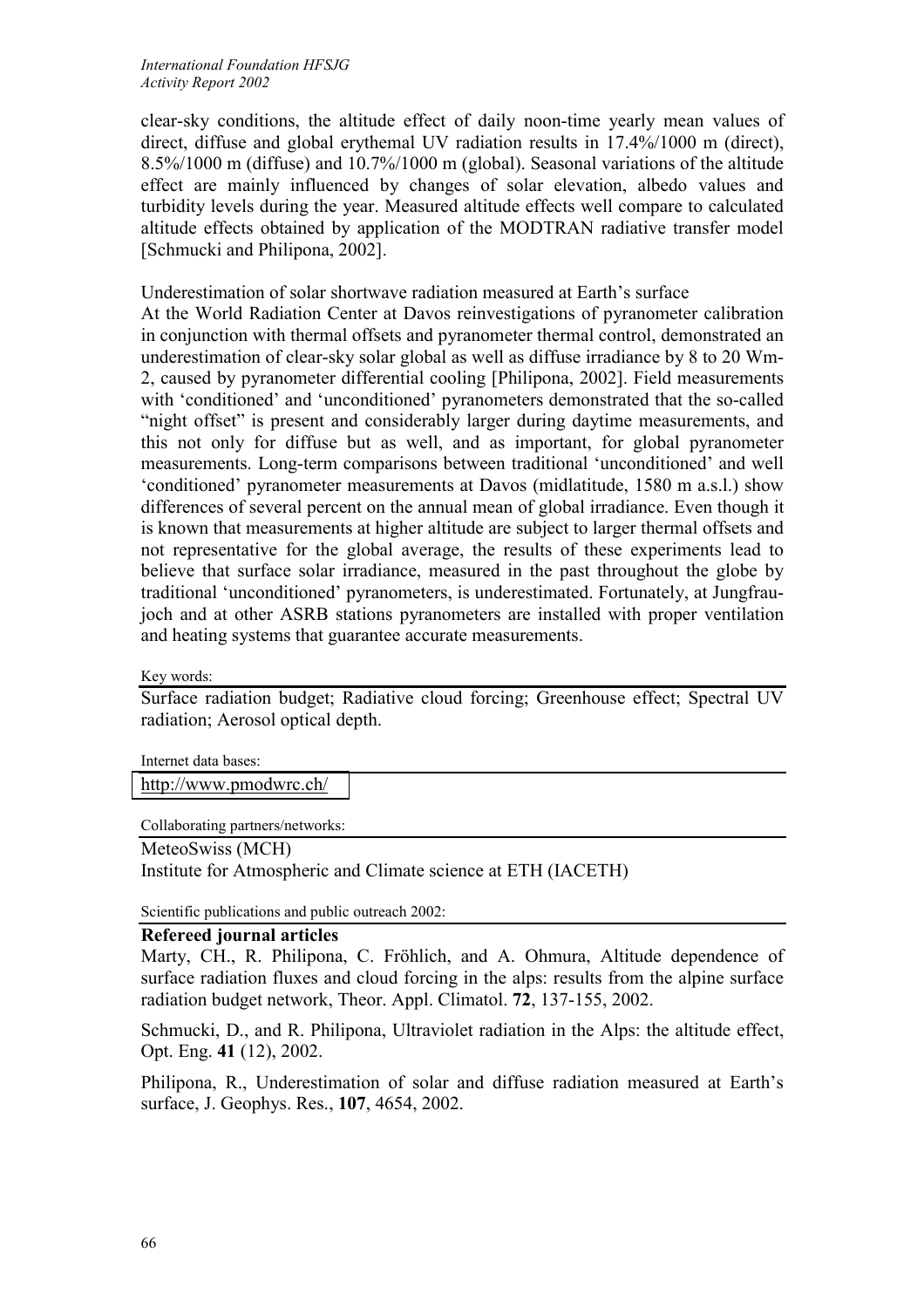#### **Conference papers**

Philipona, R., and Ch. Wehrli, Towards radiometric standards for longwave radiation and aerosol optical depth measurements, Third GAW-CH Conference: Ozone, Radiation and Aerosols, Zürich, 76-79, 2002.

Marty, Ch., Surface radiation budget and cloud forcing in the Alps, Third GAW-CH Conference : Ozone, Radiation and Aerosols, Zürich, 85-87, 2002.

Address:

Physikalisch-Meteorologisches Observatorium Davos World Radiation Center Dorfstrasse 3 CH-7260 Davos Dorf

Contacts:

Rolf Philipona Tel.: +41 81 417 5131 FAX: +41 81 417 5100 e-mail: [rphilipona@pmodwrc.ch](mailto:rphilipona@pmodwrc.ch) URL:<http://www.pmodwrc.ch/>